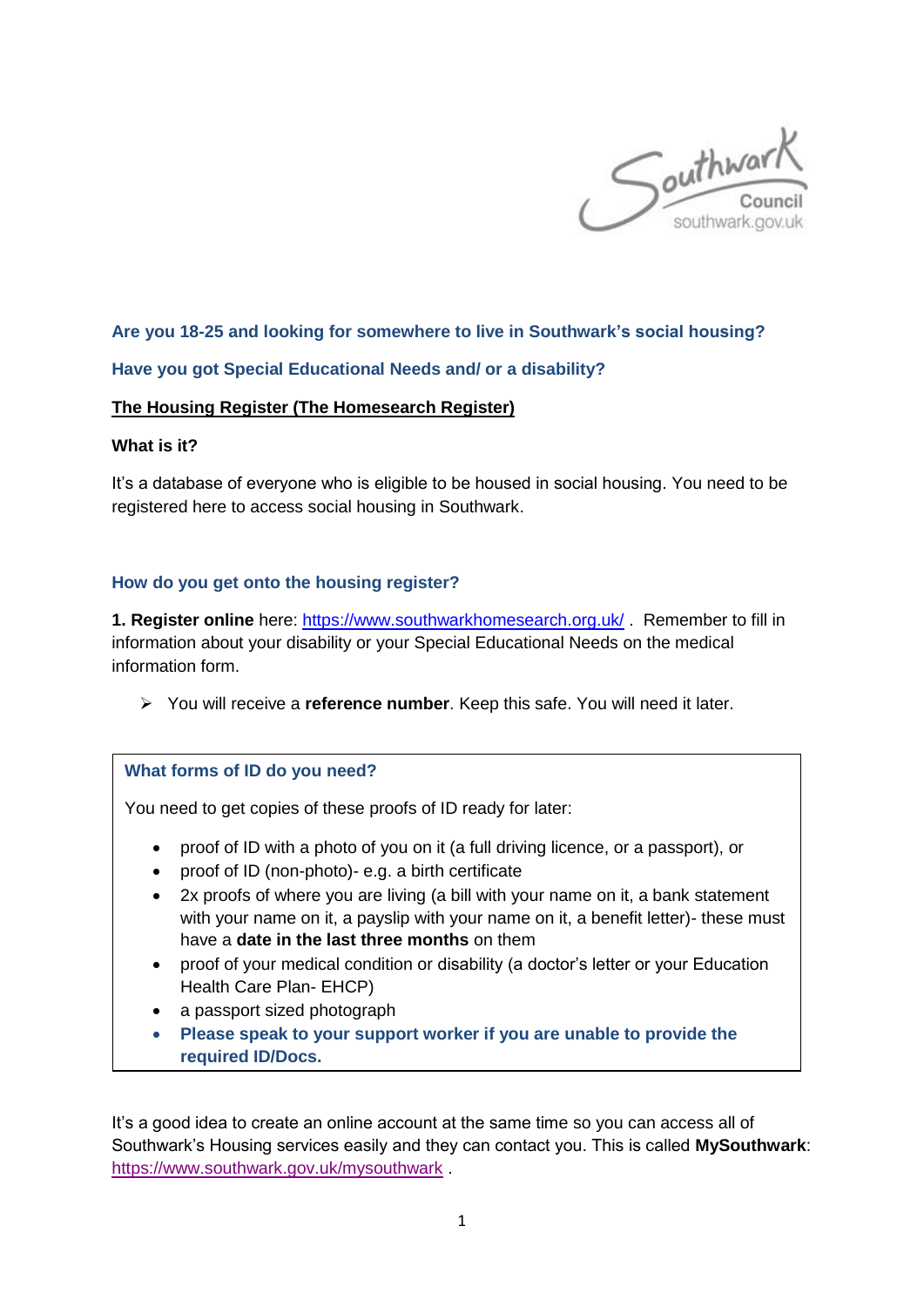### **Do you need help to use the online portal?**

If you need help to use the online portal, you can get it from the Housing Solutions service at 25 Bournemouth Road, London, SE15 AUJ. Help could include:

- **Translation** of all written material into another language you speak.
- An **interpretation** service if your first language is not English.
- **Signing interpretation** if your speech or hearing is impaired.
- Provision of documents in **large print** if you are visually impaired.
- **An interview** to explain the content of this document.
- Information about where you can access **independent advice**.

### **2. Tell the Council about your SEND and/ or medical condition(s).**

You should tell the Council about your Special Educational need and/ or Disability and let them know if you have any medical conditions. You can do that by **completing a "Change of Circumstances" form.**

 $\triangleright$  You need your reference number from the Homesearch website (see step one) to be able to complete this. Complete the form here: [https://forms.southwark.gov.uk/showform.asp?fm\\_fid=864](https://forms.southwark.gov.uk/showform.asp?fm_fid=864)

### **3. Make an appointment with Southwark Service Point**

- Make an appointment at MySouthwark service point at Peckham Library. You can do that online here: [https://www.southwark.gov.uk/housing/council-tenants](https://www.southwark.gov.uk/housing/council-tenants-services/mysouthwark-service-points)[services/mysouthwark-service-points](https://www.southwark.gov.uk/housing/council-tenants-services/mysouthwark-service-points)
- Find the **proofs of ID** that you got ready when you set up your account and take them with you to the appointment.

# **What forms of ID do you need?**

- proof of ID with a photo of you on it (a full driving licence, or a passport), or
- proof of ID (non-photo)- e.g. a birth certificate
- 2x proofs of where you are living (a bill with your name on it, a bank statement with your name on it, a payslip with your name on it, a benefit letter)- these must have a **date in the last three months** on them
- proof of your medical condition or disability (a doctor's letter or your Education Health Care Plan- EHCP)
- a passport sized photograph

### **4. Receiving your decision about the Housing Register**

 $\triangleright$  Your application will be assessed by the Housing team and they will run a check to verify the information you have provided. You will normally get a decision within 28 days but it might take up to six weeks. **Please ensure that all medical documents and information are included to enable the right decision to be taken regarding your application.**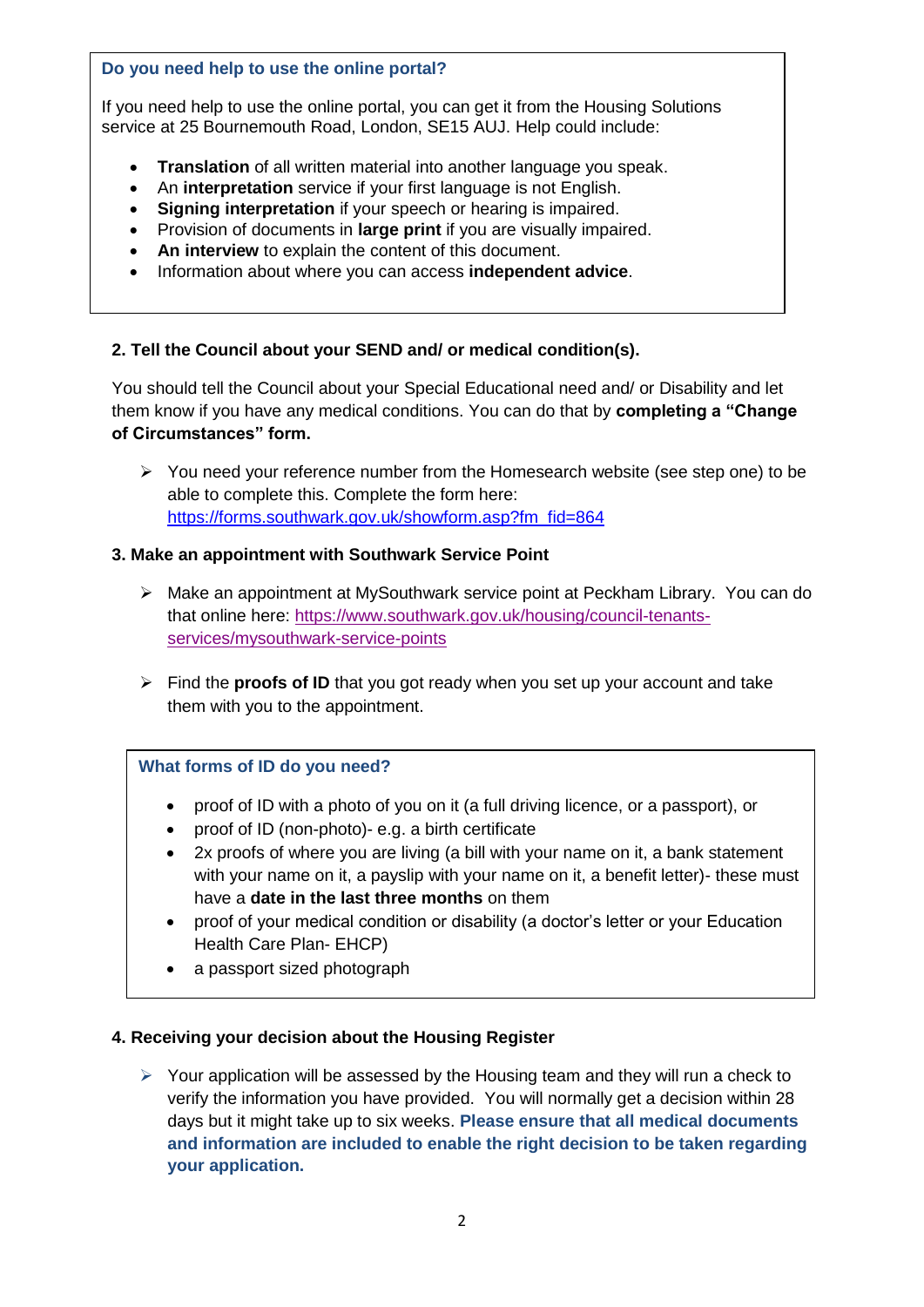- You will usually **receive a letter** to the address you have registered on MySouthwark, so remember to update your address there if you change where you live during this time. You might receive an email as well.
- $\triangleright$  If you have been accepted to apply for social housing, your decision letter will tell you which band you are in [see appendix 1] and will give you a username and password (login details) for the next steps. Keep these safe but separate from your Homesearch reference number (you will need both but be data secure!).

# **What happens if your application is not successful or you are not happy with the band you have been given?**

 $\triangleright$  Your decision letter will give you information about what you can do if you are not happy with the decision made. This will include the name of a person or team that you can write to and details about the information you will need to provide.

### **5. You have been successful- what happens now?**

You have to start bidding on a property on Homesearch.

- $\triangleright$  Log on to Homesearch using the username and password in your acceptance letter.
- $\triangleright$  Every week on a Thursday, you can look at the new list of properties.
- $\triangleright$  You can see all the properties on offer for the week but you can only bid on the ones you are eligible for. You can only bid between Thursday and midnight on Sunday.
- **You can access help to bid from the Southwark Council Library close to you or via the MySouthwark Service Point at Peckham Library.**

### **Adverts for properties**

Advertisements will include as much information as possible, including information about:

- a. Where it is
- b. The property (house or flat, how big it is, what floor it is on)
- c. Type of tenancy to be offered
- d. Amount of rent and other charges payable
- e. What type of heating it has and whether it has a heating charge that is not covered by housing benefit
- f. Whether the property has a garden or parking available
- g. Photographs of the property and links to guides about the local area
- h. Adaptations that have been made to the property to aid mobility within the home.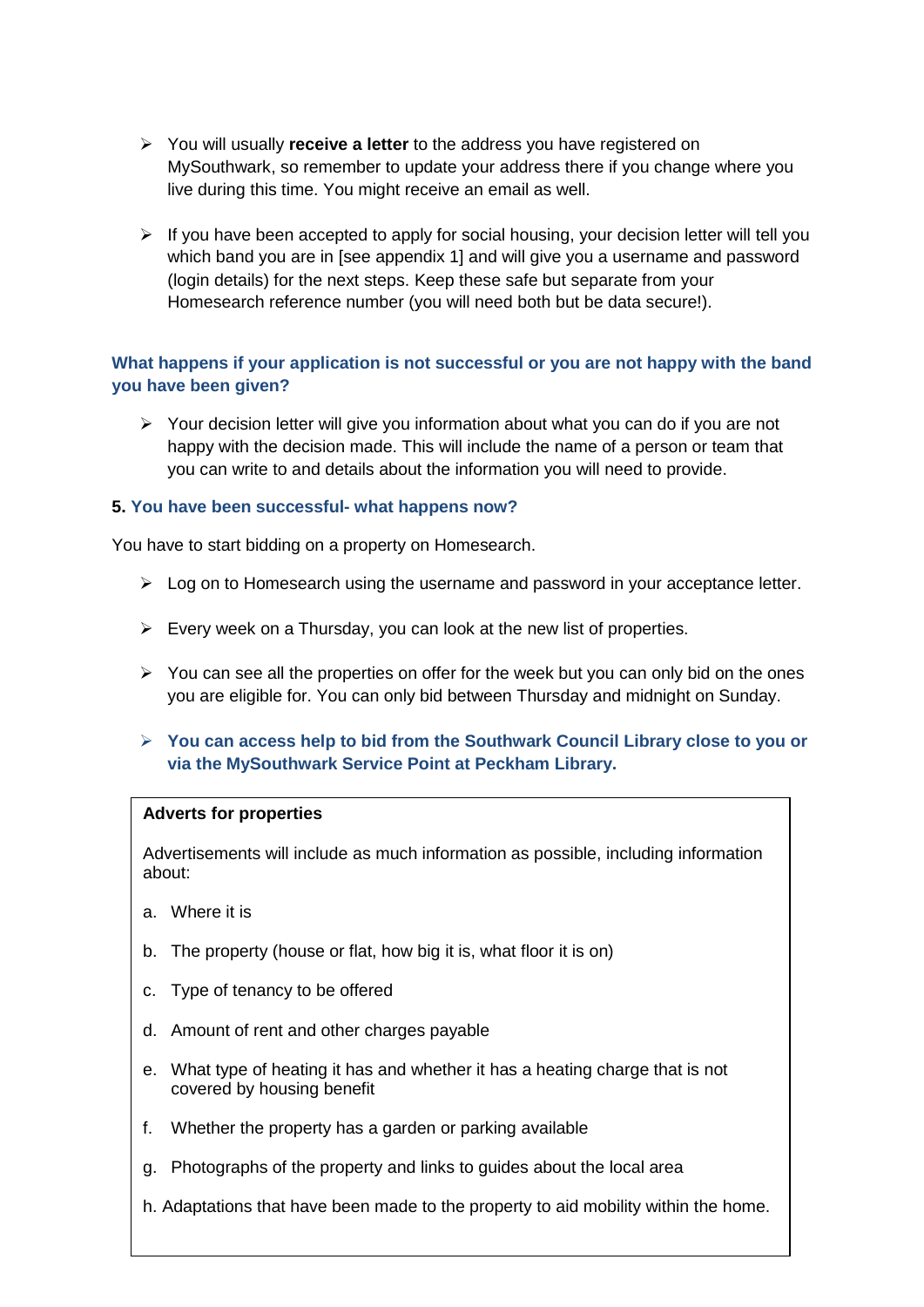- $\triangleright$  You can only bid on one property at a time, so if you bid on a property and you are very far down the queue, you can withdraw that bid and bid on another property to see if you move up the queue.
- $\triangleright$  Keep bidding every week until you are successful. If you need help or support with this process, you can go to the Housing Solutions office at 25 Bournemouth Road, London, SE15 AUJ.

# **6. Your bid was successful! What happens now?**

 $\triangleright$  You will receive a telephone call or a text message to confirm that you are happy with your choice. Remember, you are not the only person who has been successful at this stage. The phone call will tell you if you are the "first bidder". If you are, then you are the first in line (subject to checks, etc.) for this property when you go and see it.

If you are "second or third bidder", you will only be successful if the person ahead of you refuses the property.

- $\triangleright$  If you are not happy with your choice, you can refuse the property. Be careful, you can only refuse a property that you have bid on three times in any year.
- $\triangleright$  Once you are happy with your choice, you will get a letter from the HomeSearch Lettings team confirming the date, time and address for you to go and see the property and this will also confirm your position in the queue (1-3). You will receive in the letter a name and phone number of the Lettings Officer dealing with this property. It will be a group viewing, which means that you will see the property at the same time as the other bidders.
- $\triangleright$  If you have a Disability or Special Educational Need or medical condition that makes a group viewing inappropriate, speak to your Lettings Officer.
- $\triangleright$  If you are unable to make the appointment, you need to phone the Lettings Officer as soon as possible to let them know.

# **Viewing the Property**

- $\triangleright$  The Lettings Officer will phone you before the viewing to confirm their name and the appointment. **They might leave you a voice message or send a text so check your messages. Assistance is available if you require detailed guide on the process**.
- $\triangleright$  Before your viewing appointment, you need to get your proofs of ID together. These are similar to ones that you took to the Service Point.

# **What forms of ID do you need?**

- proof of ID with a photo of you on it (a full driving licence, or a passport), or
- proof of ID (non-photo)- e.g. a birth certificate
- 2x proofs of where you are living (a bill with your name on it, a bank statement with your name on it, a payslip with your name on it, a benefit letter)- these must have a **date in the last three months** on them
- proof of your medical condition or disability (a doctor's letter or your Education Health Care Plan- EHCP)
- a passport sized photograph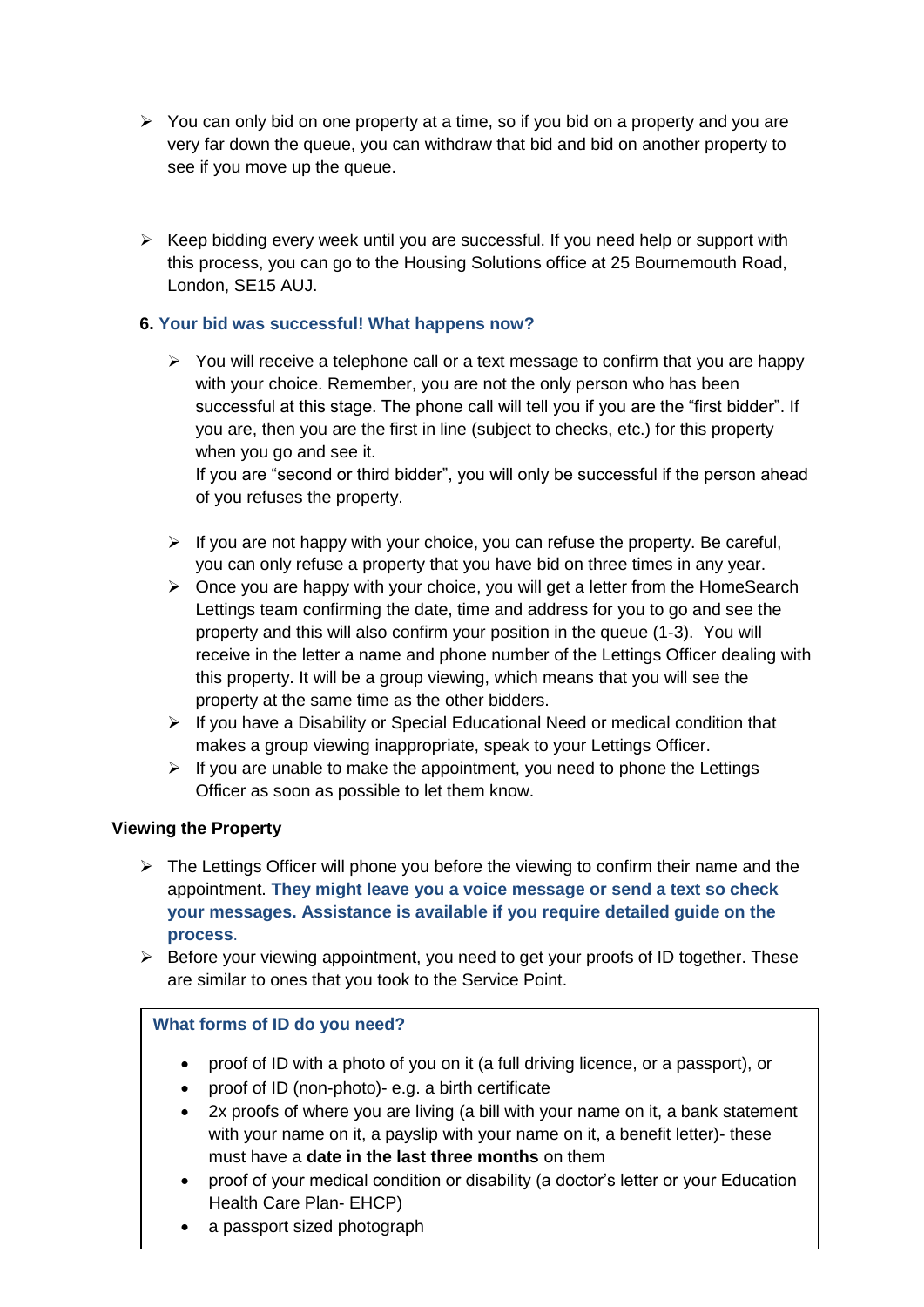- $\triangleright$  Go to the property on the day and just before the time of your appointment. You will meet the Lettings Officer there. It should be the same Lettings Officer that called you, but on rare occasions, it might be someone different. Look for the person wearing a Southwark Council staff badge to check their ID.
- $\triangleright$  The Lettings Officer will show you round the property and will tell you about any works that will take place in the property to make it ready to move into. You can ask them questions about the property or anything that you are not sure about. The Lettings Officer will tell you when the property will be ready for the second viewing. Remember, this viewing will only be for the successful applicant. That might not be you yet.
- $\triangleright$  After the viewing, if you have been successful, you will be asked to sign a preallocation document. This means that the property is reserved for you (subject to completion of works and verification of your documents).
- $\triangleright$  You will be kept informed of progress and your property should be ready within 6 weeks. It could take longer, but you will be kept informed.
- $\triangleright$  When the property is ready, you will be invited to view it again (the second viewing).
- $\triangleright$  At the second viewing you can see and check any work that has been done and you will be asked to sign an inventory (a list of all the things that will be in the property when you move in).
- $\triangleright$  You will go to the Housing office to sign the tenancy agreement. This is a legally binding contract which says how much rent you will need to pay every week, any conditions for living in the property (for example, what happens if your circumstances change). **The tenancy agreement and documents will be explained to you and further support would be given if you require one like the Interpreting and Language service to enable you have a better understanding. Also your support worker can accompany you to sign the tenancy.**
- $\triangleright$  The Lettings Officer will also tell you who else to contact in the council to help you apply for Housing benefit, etc. **Your support worker can also assist you with this information.**
- $\triangleright$  The Lettings Officer will give you the name and contact details of your Resident Services Officer and general number to contact the Rent Income team. The Resident Services Officer will visit you in your home within 13 weeks of signing your tenancy to see how you are settling in and provide further support to you, signpost or refer to other agencies for help.
- $\triangleright$  The Lettings Officer will tell you how to switch on your utilities (gas, heating, etc.) and will give you the details of who your utilities providers are so you can register with them or change provider.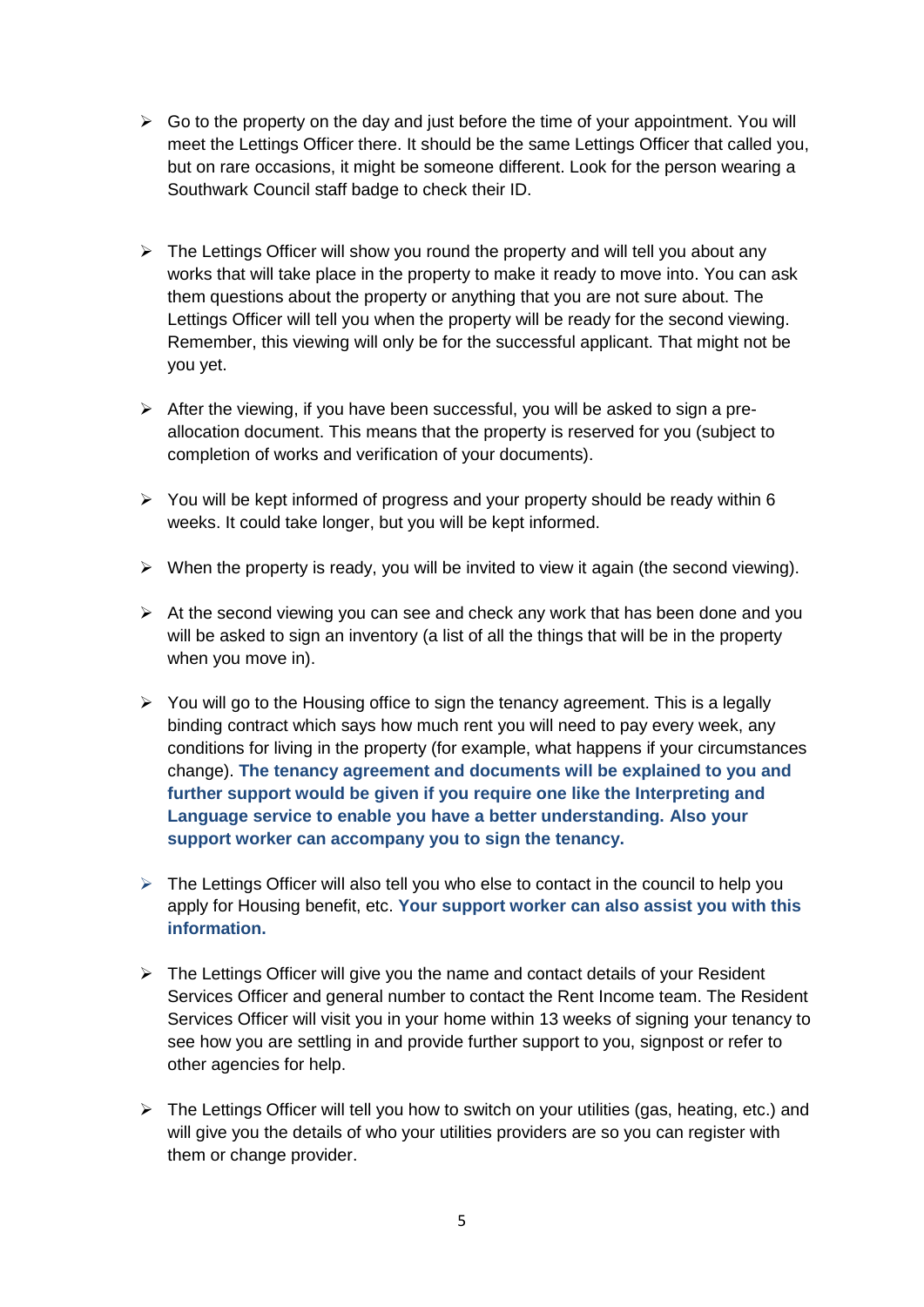- You will get your keys and you can move into your new home!
- $\triangleright$  Ongoing support would be provided to you throughout your tenancy to help you sustain the tenancy and manage your home. Please contact your Resident Services Officer or speak to your support work.
- $\triangleright$  If you require repairs to your home, please call the Southwark Repairs Contact Centre on 08009524444 or 020 7525 6200.

# **Appendix 1**

### **Which Housing Band are you in?**

|                | <b>Band 1</b>                                                                                                                                                                                                                                                                                                                                                                                                                                                                                                                                                                                                                                                   |
|----------------|-----------------------------------------------------------------------------------------------------------------------------------------------------------------------------------------------------------------------------------------------------------------------------------------------------------------------------------------------------------------------------------------------------------------------------------------------------------------------------------------------------------------------------------------------------------------------------------------------------------------------------------------------------------------|
| 1A             | Applicants who have a statutory right of succession and wish to succeed to a London<br>Borough of Southwark or Housing Association property, but that property is not<br>suitable for their household type due to under-occupation, or being designated as<br>sheltered housing and/or having been adapted and the applicant in question does<br>not qualify for an adapted property.                                                                                                                                                                                                                                                                           |
| 1B             | Tenants who are under-occupying their accommodation which is owned by the<br>London Borough of Southwark or Housing Association.                                                                                                                                                                                                                                                                                                                                                                                                                                                                                                                                |
| 1 <sub>C</sub> | Emergency Transfer of Council or Housing Association Tenants within the Borough<br>in exceptional circumstances where there is urgent housing need. This type of move<br>will be kept to a minimum, and all such landlord request transfers will be authorised<br>by the Housing Choice and Supply Manager. Examples of these cases include, but<br>are not limited to:<br>a) Threat to life.                                                                                                                                                                                                                                                                   |
|                | b) Households who, on police advice, must be moved immediately due to serious<br>threats to one or more members of the household, or whose continuing occupation<br>would pose a threat to the community.                                                                                                                                                                                                                                                                                                                                                                                                                                                       |
|                | c) An applicant who has an exceptional need that is not predicted or covered within<br>the Allocations Scheme.                                                                                                                                                                                                                                                                                                                                                                                                                                                                                                                                                  |
|                | d) Other circumstances as authorised by the Director of Resident Services.                                                                                                                                                                                                                                                                                                                                                                                                                                                                                                                                                                                      |
| 1 <sub>D</sub> | Applicants with urgent housing needs who falls within one or more of paragraphs (a)<br>to (e) of s166A(3) of the Housing Act 1996 and who:<br>(i) is serving in the regular forces and is suffering from serious injury, illness, mental<br>ill health, or disability which is attributable to the person's service<br>(ii) formerly served in the regular forces<br>(iii) has recently ceased, or will ceased to be entitled, to reside in accommodation<br>provided by the MOD following the death of that person's spouse or civil partner who<br>has served in the regular forces and whose death was attributable (wholly or partly)<br>to that service or |
|                | (iv) is serving or has served in the reserve forces and is suffering from a serious<br>injury, illness or disability which is attributable (wholly or partly) to the persons<br>service                                                                                                                                                                                                                                                                                                                                                                                                                                                                         |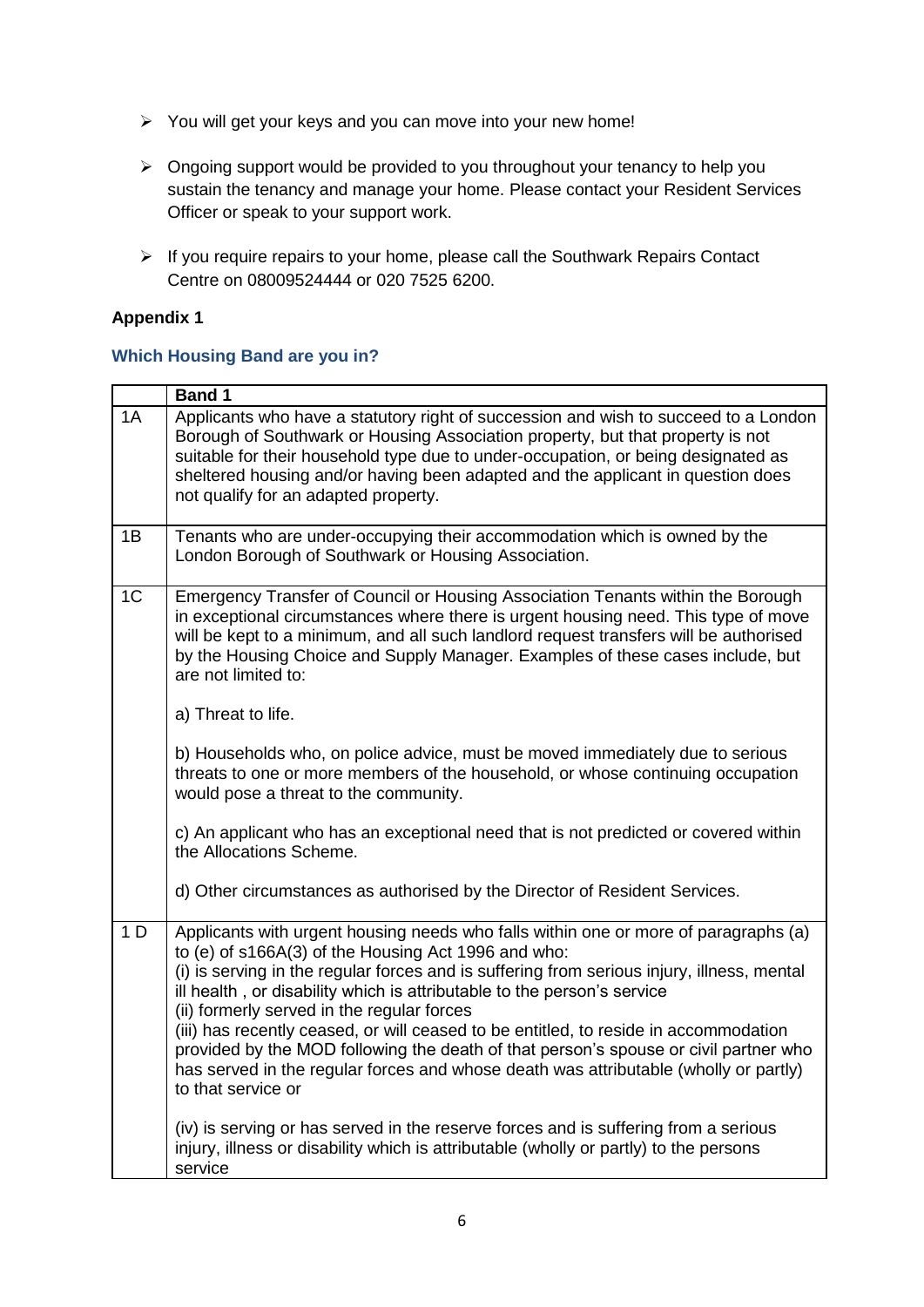| 1 F | Southwark tenants whom need to move as their property falls under a regeneration<br>programme.                                            |
|-----|-------------------------------------------------------------------------------------------------------------------------------------------|
| 1 F | Southwark Council tenants whom need a permanent move from their current<br>accommodation due to major works required within the property. |

| <b>Band 2</b> |                                                                                                                                                                                                                                                                                                                                                                                                                                                                                                                             |  |
|---------------|-----------------------------------------------------------------------------------------------------------------------------------------------------------------------------------------------------------------------------------------------------------------------------------------------------------------------------------------------------------------------------------------------------------------------------------------------------------------------------------------------------------------------------|--|
| 2A            | Tenants who are statutorily overcrowded as defined by Part X of the Housing<br>Act 1985 and lack two or more bedrooms on the Authorities allocation space<br>standard (as set out in Appendix B).                                                                                                                                                                                                                                                                                                                           |  |
| 2B            | Applicants or member(s) of their household where their current housing is so<br>severely affecting their health, disability or welfare that it could become life<br>threatening or lead to rapid deterioration if they are not rehoused and/or the<br>applicants or member(s) of their households condition is life threatening and<br>their existing accommodation is seriously undermining their health. This may<br>include a wide variety of individual circumstances.                                                  |  |
| 2C            | Applicants who permanently lack one or all of these essential facilities – hot<br>water, heating, a kitchen, internal toilet and bathroom.                                                                                                                                                                                                                                                                                                                                                                                  |  |
| 2D            | Applicants nominated by Adult Social Services/Children's Services, including:<br>Care leavers<br>A need to move due to child protection issues<br>Fostering carers for the Authority where there is a need to move to a<br>$\bullet$<br>larger home in order to accommodate a looked after child<br>Adoption arrangements the Authority where there is a need to move to a<br>larger home in order to accommodate a looked after child<br>Adult Social Services customers who would otherwise be in priority Band<br>3 or 4 |  |
| 2E            | Applicants who are occupying Partnership Agency accommodation and who<br>have an agreed move on. This is commonly known as Hostel Move On<br>accommodation. This is for the purpose of bringing about the efficient use of<br>such accommodation.                                                                                                                                                                                                                                                                           |  |
| 2F            | Applicants who no longer require the adaptations in their current home.<br>Applicants who release an adapted property where such an applicant no longer<br>requires their current home and will therefore be releasing an adapted property<br>by moving.                                                                                                                                                                                                                                                                    |  |
| 2G            | Applicants who are part of a multi-agency public protection agreement<br>(MAPPA).                                                                                                                                                                                                                                                                                                                                                                                                                                           |  |
| 2H            | Applicants who were homeless and toward whom the Authority would have<br>accepted a statutory duty to accommodate pursuant to Part VII of the Housing<br>Act 1996, but who accepted a private sector solution under the Authority's<br>homelessness prevention and relief duties or are homeless at home. Applicants<br>who accept a property in the private rented sector through sections 148 and 149<br>of the Localism Act.                                                                                             |  |